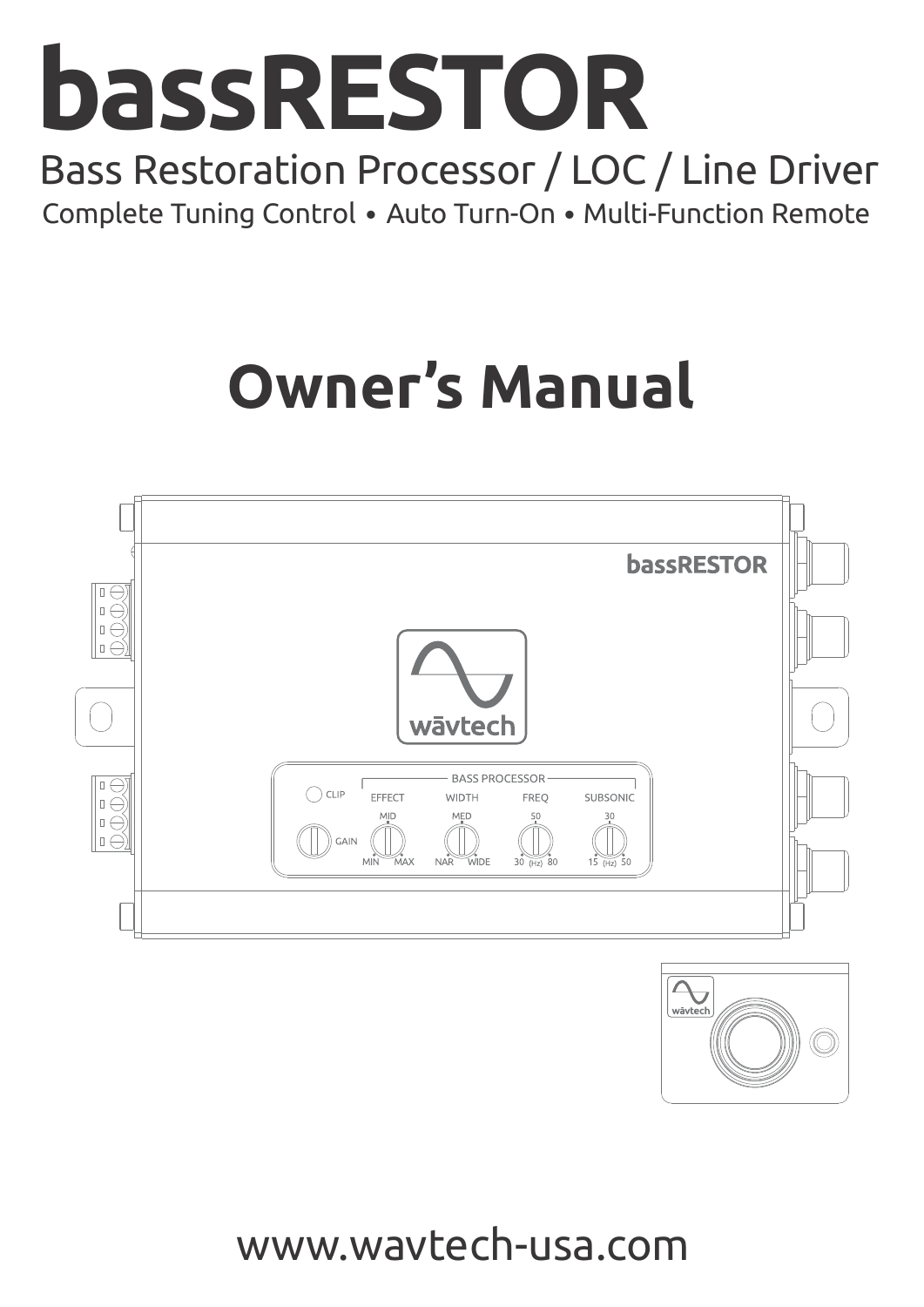| $\triangle$ WARNING | This symbol means important instructions.<br>Failure to heed them can result in serious injury or death.    |
|---------------------|-------------------------------------------------------------------------------------------------------------|
| $\triangle$ CAUTION | This symbol means important instructions.<br>Failure to heed them can result in injury or property damages. |

# **WARNING**

- **DO NOT DRIVE WHILE DISTRACTED.** Any function that requires your prolonged attention should not be performed while driving. Always stop the vehicle in a safe location before performing any such function. Failure to do so may result in an accident.
- • **KEEP THE VOLUME AT MODERATE LEVELS WHILE DRIVING.** Excess volume levels can obscure sounds such as emergency vehicle sirens or road warning signals and may result in an accident. Continuous exposure to high sound pressure levels may cause permanent hearing loss. Use common sense and practice safe sound.
- • **FOR USE WITH 12V NEGATIVE GROUND VEHICLE APPLICATIONS ONLY.** Using this product other than in its designed application may result in fire, injury or product damage.
- **MAKE THE CORRECT WIRING CONNECTIONS AND USE PROPER FUSE PROTECTION.** Failure to connect wiring correctly or use appropriate fuse protection may result in fire, injury or product damage . Ensure proper fusing of all system power wiring and install a 1-ampere in-line fuse (not included) with the +12V lead to the unit's power supply connector.
- **DISCONNECT THE NEGATIVE BATTERY TERMINAL BEFORE INSTALLATION.** Failure to do so may result in fire, injury or damage to the unit.
- **DO NOT ALLOW CABLES TO BECOME ENTANGLED IN SURROUNDING OBJECTS.** Arrange wiring and cables to prevent obstructions when driving. Cables or wiring that obstruct or hang up on places such as steering wheel, brake pedals, etc. can be extremely hazardous.
- **DO NOT DAMAGE VEHICLE SYSTEMS OR WIRING WHEN DRILLING HOLES.** When drilling holes in the chassis for installation, take precautions so as not to contact, puncture or obstruct brake lines, fuel lines, fuel tanks, electrical wiring, etc. Failure to take such precautions may result in fire or an accident.
- **DO NOT UTILIZE OR CONNECT TO ANY PART OF VEHICLE SAFETY SYSTEMS.** Bolts, nuts or wires used in the brake, airbag, steering or any other safety-related systems or fuel tanks should NEVER be used for mounting, power or ground connections. Using such parts may disable control of the vehicle or result in fire.



- **STOP USE IMMEDIATELY IF A PROBLEM OCCURS.** Failure to do so may result in personal injury or damage to the product. Return it to your authorized Wāvtech dealer**.**
- • **HAVE AN EXPERT DO THE WIRING AND INSTALLATION.** This unit requires special technical skill and experience for wiring and installation. To insure safety and proper function, always contact the authorized dealer where you purchased the product to have it done professionally.
- **INSTALL THE UNIT SECURELY WITH SPECIFIED PARTS.** Be sure to use only the included parts and specified installation accessories (not included). Use of other than designated parts may damage this unit. Install the unit securely so that it will not come loose during a collision or sudden jolt.
- **ROUTE WIRING AWAY FROM SHARP EDGES AND MOVING PARTS.** Arrange cables and wiring away from sharp or pointed edges and avoid moving parts such as seat hinges or rails to prevent pinching or wear. Use loom protection where appropriate and always use a grommet for any wiring routed through metal.
- • **NEVER RUN SYSTEM WIRING OUTSIDE OR UNDERNEATH THE VEHICLE.** All wiring must be routed, secured and protected inside the vehicle. Failure to do so may result in fire, injury or property damage.
- •**INSTALL THE UNIT IN A DRY AND VENTILATED LOCATION.** Avoid mounting locations where the unit will likely be exposed to high moisture or heat without adequate ventilation. Moisture penetration or heat buildup may result in product failure.
- **REDUCE GAIN AND SOURCE VOLUME TO MINIMUM LEVELS FOR INITIAL SYSTEM TUNING AND BEFORE CONNECTION TO AN AMPLIFIER.** Ensure amplifier power is off before connecting RCA cables and follow proper system gain setting procedure. Failure to do so may result in damage to the amplifier and/or connected components.

#### **Package Contents:**







Remote Level Control



Remote Cable (16.4ft / 5m)

#### **Accessories Required for Installation** (not included)**:**

- RCA Interconnects
- 18AWG Wire
- In-line Fuse Holder w/1A fuse
- **Battery Ring Terminal**
- Wire Crimp Connectors
- Grommets and Loom
- Cable Ties
- **Mounting Screws**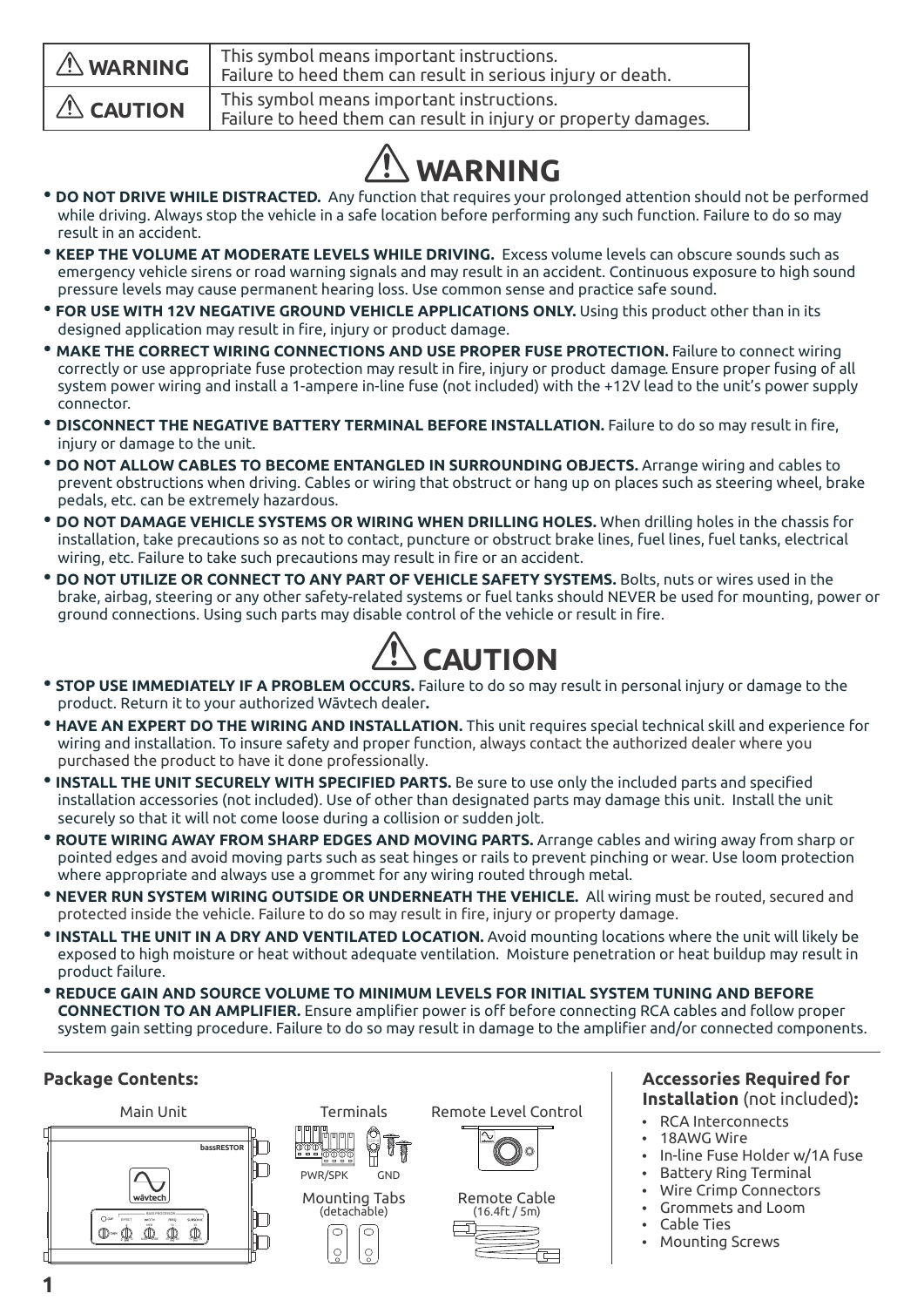# **Introduction**

Welcome to Wāvtech, exceptional mobile audio integration products for audiophiles. Our products are engineered to provide a truly remarkable listening experience. Built for the professional installer, our OEM integration and signal processor models are simply the best solution available for unlimited sound system upgrades while retaining the factory receiver or with an aftermarket source.

### **Features**

- **Bass Restoration Processor**
- Complete Tuning Control (Effect, Width, Freq) Variable Subsonic Filter
- Multi-Function Remote
	- Total Output Level
	- Bass Effect Level with Push On/Off
- Line Output Converter or Line Driver
- Differential Balanced Inputs
- Low Impedance Outputs

# **Connections & Functions**

- Variable Gain with Clip LED
- Auto Turn-On via DC-Offset or Audio Signal Detect
- Generated +12V Remote Output
- OEM Load Detect Compatible
- Selectable Ground Isolation
- Locking Detachable Power/Speaker Terminals
- $\cdot$  Panel Mount RCA Jacks
- Compact Aluminum Chassis
- Detachable Mounting Tabs



- **O** Power Indicator: This red LED indicates when the bassRESTOR is powered on. Once illuminated, there will be a short delay before audio signal output is enabled. During initial power connections, it may illuminate for a brief period.
- **②** Ground Jumper: For selecting between chassis, isolation or 2000 for the internal audio signal ground. Chassis ground is the default setting and ideal for most applications due to the differential input stage. In the rare case there is system noise present after all other installation countermeasures, changing this jumper to ISO or 200 $\Omega$  may reduce or eliminate the noise.
- Ž Power Supply Terminal:For +12V battery, chassis ground, remote input and remote output wire connections. A minimum of 18AWG wire is recommended for power and ground connections. Always protect the +12V power wire with a 1-amp fuse.
- Speaker Level Input Terminal: For left and right channel speaker level (a.k.a. high level) connections to the source. In the default setting, input signals ranging from 4Vrms to 40Vrms will produce up to 10Vrms RCA output from maximum to minimum gain. If after adjusting all other settings the bassRESTOR's output is not enough to maximize system levels at the desired source volume range, internal jumpers are available to increase input sensitivity by two times (+6dB) for 2Vrms to 20Vrms.
- RCA Input Jacks: For left and right channel low level (a.k.a. line level) signal connections to the source. In the default setting, input signals ranging from 1Vrms to 10Vrms will produce up to 10Vrms RCA output from maximum to minimum gain. If more output is desired after making all other system adjustments, the input sensitivity range may be increased by two times (+6dB) via internal jumpers for 0.5Vrms to 5Vrms. Additionally, these differential inputs may be set to unbalanced via internal jumpers if required for a particular source or to midigate potential for coupled noise if left floating.
- ' Remote Level Control Jack: This RJ45 jack is for connecting the remote level control to the main unit with the supplied cable. A standard ethernet cable may also be used.
- $\bullet$  RCA Output Jacks: For left and right channel line level signal connections to your amplifier(s). Each output is capable of driving multiple amplifier input channels in parallel. Use quality interconnects to ensure stable connection and minimize the possibility for induced noise.
- $\bullet$  Mounting Tabs: These mounting tabs are pre-attached and should be used to properly secure the bassRESTOR during installation with screws or cable ties. They are removable if the unit can be safely secured by another method.
- $\bullet$  Remote Housing: This 2-piece housing design provides both convenient mounting and simple dissasembly for customization. The integrated screw mount tabs are pre-scored to aid removal if securing by another method, and the lower housing can be detatched by removing the two top screws. For custom panel mounting, the housing can be completely disassembled by also removing the main knob, outer ring, shaft nut, circuit board screw and relocating the LED. If the housing is removed, it is recommended to protect the exposed PCB with heat shrink.

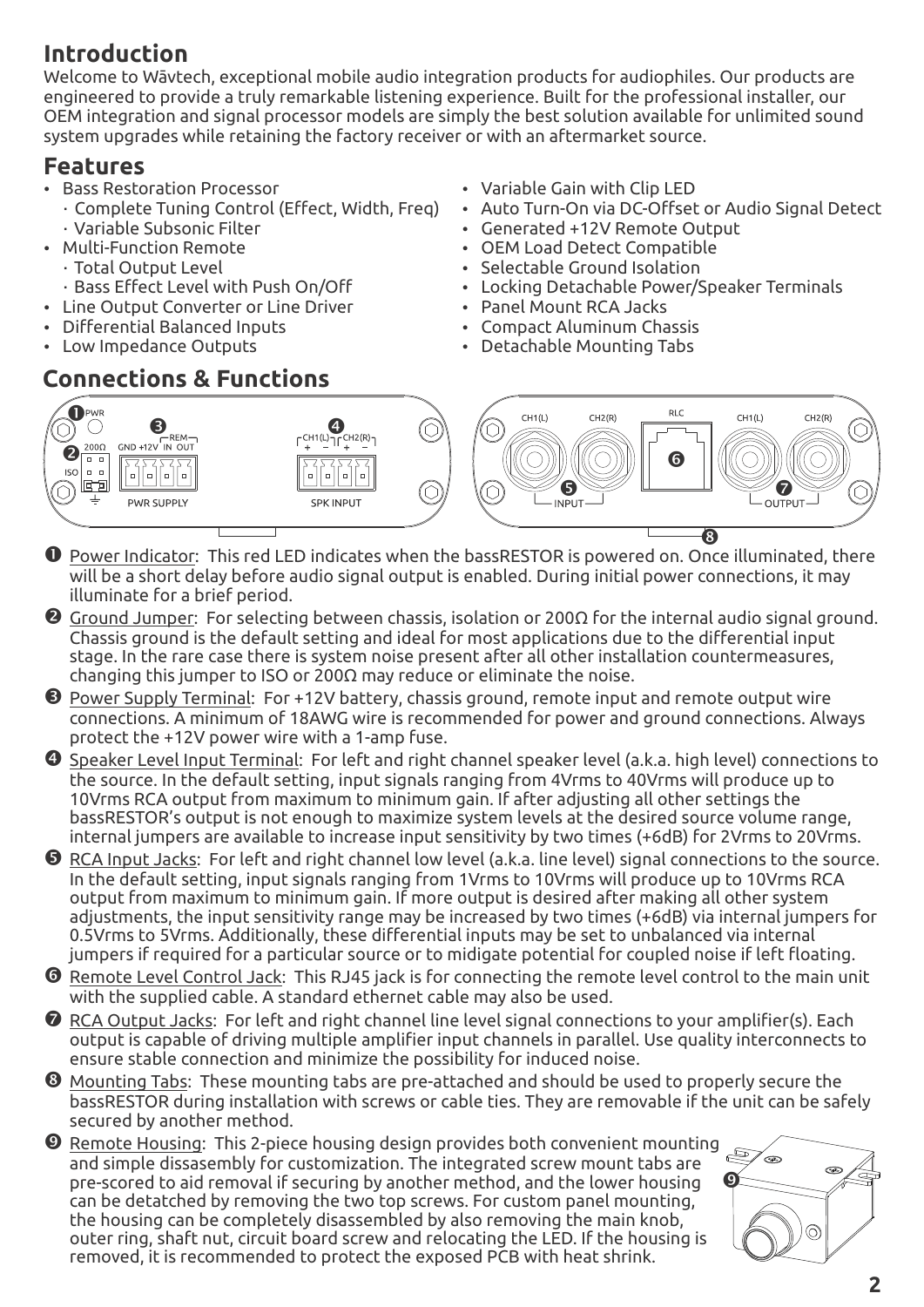# **Installation & System Wiring**

It is important to read this manual thoroughly before starting your installation and always plan accordingly. Before installing any Wāvtech product, disconnect the negative (ground) wire from the vehicle's battery to avoid damage to the vehicle or yourself. Following all guidelines will help provide years of enjoyment with your Wāvtech bassRESTOR audio interface.

Ground Connection (GND): The GND terminal must be connected to a metal part of the vehicle that is welded to the vehicle body with ground plane back to the main battery ground attachment point (a.k.a. chassis ground). This wire should be a minimum of 18AWG and as short as possible to minimize potential for noise to enter the system. The chassis ground connection point should have all of the paint removed and be scuffed to the bare metal. The ground wire should be terminated by a ground specific interlocking terminal such as the included EARL terminal or ring terminal securely bolted to the vehicle with star or lock washer and nut to prevent from coming loose. Avoid using factory ground points to reduce the chance of induced noise from other components.

Power Connection (+12V): The constant power connection should be made at the vehicle battery when possible. For direct battery connection, a 1-amp fuse must be installed in-line with the power wire within 18"of the battery and securely connected to the positive battery terminal bolt with a ring terminal. If connecting to another available constant +12V power source, a 1-amp in-line fuse must be added at the connection point. The power wire should be a minimum of 18AWG. Do not install the fuse until all other system connections have been made.

Speaker Level Input (SPK): Connect the speaker wires from the source unit to corresponding terminals on the interface. Use the SPK input if your source unit is not equipped with RCA outputs. Always ensure the correct polarity of each channel when making these connections, as failure to do so can severely effect sound performance.

Remote Input (REM IN): If the source unit has a remote output wire (provides +12V only when turned on), connect it to the REM IN terminal. If a remote lead is unavailable, all Wāvtech interfaces also provide automatic turn-on via DC-offset and audio signal detection. While auto turn-on will work in most applications, there may be some cases were a +12V trigger is needed for satisfactory results. These signal detect functions can also be individually defeated via internal jumpers (labeled DC and AUD) if necessary. Remote Output (REM OUT): Use the remote output to provide a +12V trigger to turn on amplifiers or other components. This +12V output is generated internally by the interface when turned on either by REM IN or signal sensing, and will provide over 500mA of constant current for external devices. Remote Level Control (RLC): Connect the remote to the bassRESTOR's RLC port with the supplied 16.4ft/5m cable. Plan cable routing before mounting the remote to ensure proper length. If additional length is required, a standard 8-conductor CAT5 or CAT6 ethernet cable or extension may be used. The cable may also be shortened and re-terminated with a RJ45 connector and ethernet crimping tool.

# **System Examples**



Note: When using a receiver's internal power IC to drive speakers directly, note that its speaker outputs will likely clip below the maximum master volume level. Adjust gain settings accordingly for optimum unclipped volume range.





Note: In vehicles where the factory radio has a fixed level or digital output to a factory amplifier, signal for the bassRESTOR's speaker level input should be connected at the amplifier's output.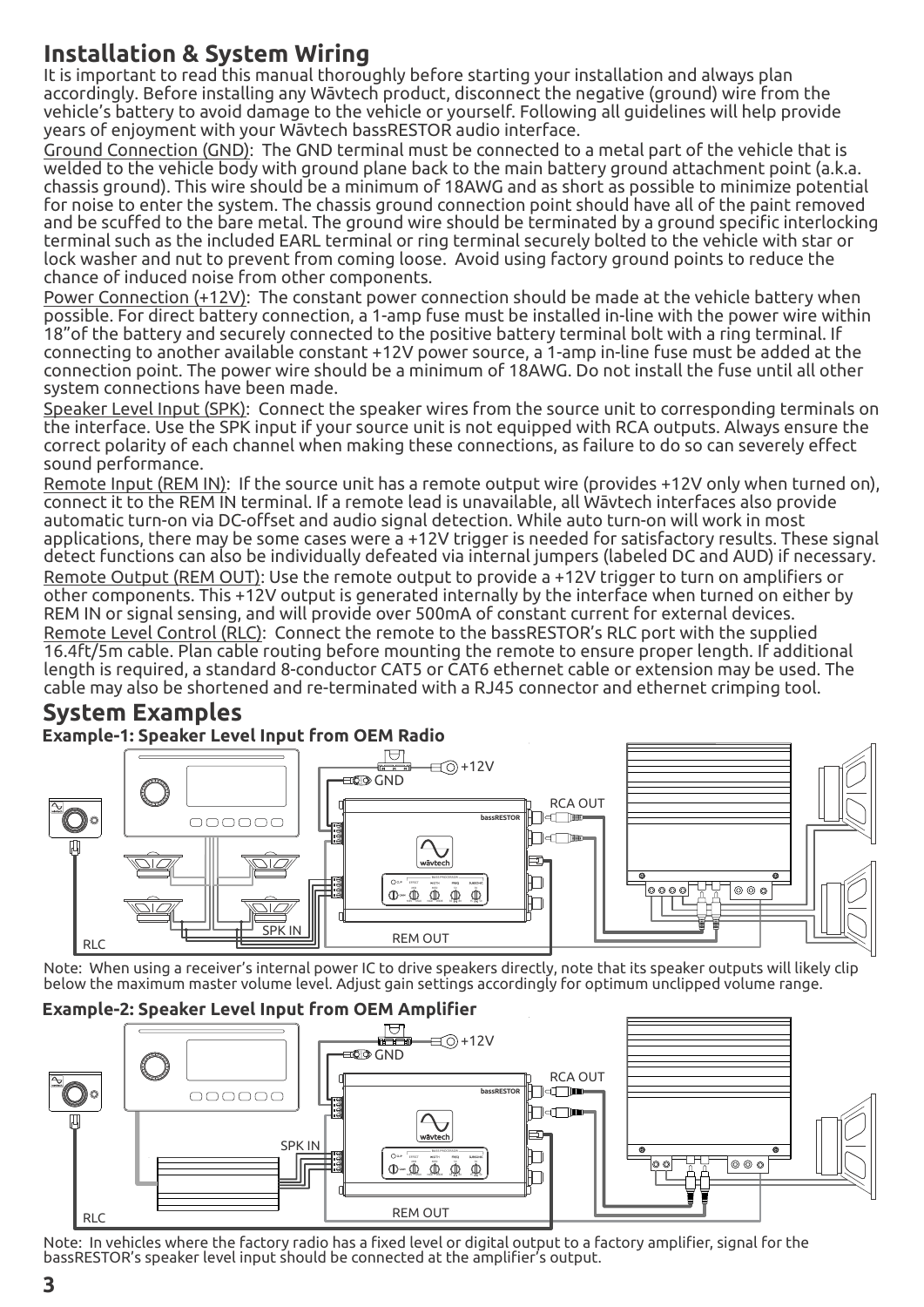**Example-3: RCA Input from Aftermarket Radio**



Note: If the source's output signal is full-range and the bassRESTOR is being used for subwoofer(s) only, a low-pass filter will need to be engaged at the amplifier to filter out unwanted higher frequencies. Additionally, unless the amplifier already has an adequate subsonic filter, set the bassRESTOR's subsonic filter appropriately to prevent over-excursion.

# **Top Panel Adjustments**

**O** Clipping Indicator: This yellow LED indicates when the output signal is at maximum level before distortion (clipping) occurs. It will be dimly lit just before the onset of clipping, and full bright at clipping. Since the bassRESTOR can produce up to 10Vrms at maximum output, it is likely that gain will need to be



reduced below the illumination point to match your amplifier(s) maximum input capability, optimize source volume range or compensate for bass restoration applied after initial gain setting.

- Gain Adjustment: This adjustment is for matching the output signal level of the bassRESTOR with the maximum unclipped signal provided by your source and the maximum input capability of your amplifier(s). Follow proper gain setting procedures to ensure optimum source volume range without clipping at any point in the signal chain. If using music to set system gains, it is recommended to utilize a variety of bass content and recording levels to ensure proper headroom and minimize the ability to overdrive the system. Readjustment may be necessary after any changes to other settings.
- **<sup>3</sup>** Bass Processor: This section provides full adjustment over all parameters of the bass restoration process as well as a subsonic filter. Unlike traditional equilization, this provides tuning flexibility for how bass restoration is dynamically applied to music content as well as for differences between vehicles and subwoofer systems.

 Effect: Provides adjustment for the maximum amount of boost that can be applied by the bass restoration process, which depends upon the music content being played as well as the width and frequency settings. Effect is essentially a limiter to prevent overdriving subwoofers when set properly. If gain has already been adjusted, adding more effect may cause the output to clip and require reduction of gain to achieve final desired unclipped output level. After effect level is set, it is recommended to only use the remote's outer ring for on-the-fly bass level adjustments.

- Width: This adjustment sets the bandwidth of frequencies enhanced by the bass restoration process. A wide setting will include more adjacent frequencies for a broad bass enhancement, while a narrow setting will only add frequencies closer to the chosen center frequency. Note that changing the width may also require readjustment of the effect and/or gain settings to prevent clipping or overdriving the system.
- **O** Frequency: This adjustment is for setting the center of the frequency range enhanced by the bass restoration process, between 30Hz and 80Hz.
- $\bullet$  Subsonic: Provides adjustment of the subsonic filter cut-off point ( $F_3$ ) below which all frequencies are filtered out. Very low frequencies can waste amplifier power but this setting is especially important for preventing damage to subwoofers from large amounts of bass restoration and potential for over-excursion in ported enclosures below the tuning frequency.

#### **Note**:

The bassRESTOR is capable of full-range signal output. When used for a subwoofer system, a low-pass filter (usually built into amplifiers) will need to be applied and adjusted appropriately to remove unwanted higher frequencies. If the subsonic and a low-pass filter's cut-off points are set too closely together, only a narrow frequency range will pass through and will result in reduced output.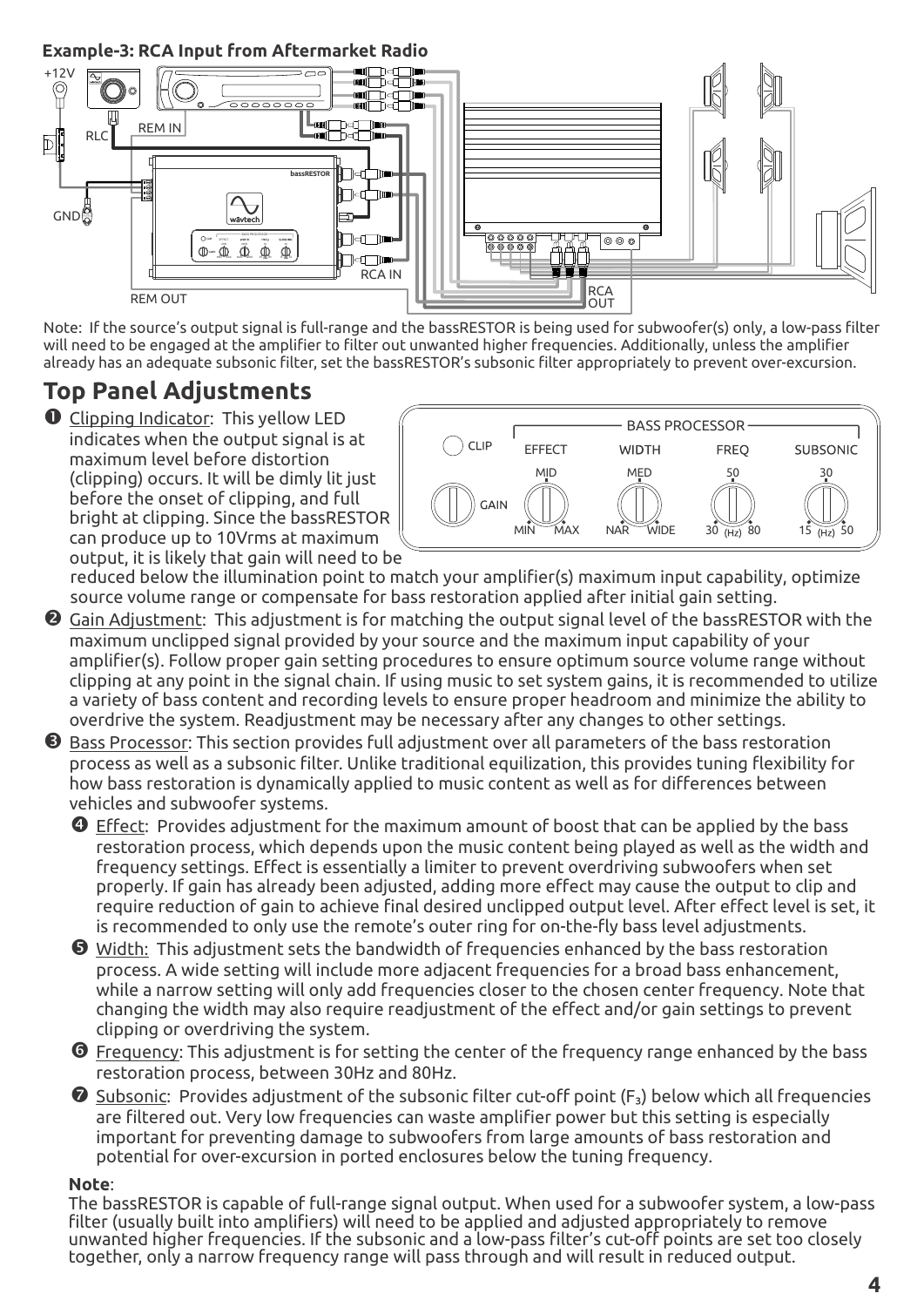# **Remote Adjustments**

- **O** Bass Restoration On/Off: By short pressing the main knob, the bass restoration circuit can be activated or completely bypassed. This function provides quick ability to defeat the effect for music content that already has enough bass without changing the bass effect level setting from the outer ring. The LED will be illuminated only when bass restoration is on.
- Total Ouput Level: Rotating the remote's main knob provides attenuation adjustment over the total RCA output level, from full output 0dB down to -30dB. It can be used as a subwoofer level or master volume control and functions whether or not bass restoration is active.



**<sup>6</sup>** Bass Effect Level: Rotating the outer ring allows on-the-fly adjustment over the amount of bass restoration applied, from the maximum effect limit set at the main unit (0dB) down to no effect (-∞).

# **Specifications**

| <b>Frequency Response</b>                | Max Flat (+0/-1dB)                                 |                | 18Hz to >75kHz                |
|------------------------------------------|----------------------------------------------------|----------------|-------------------------------|
|                                          | Extended (+0/-3dB)                                 |                | 15Hz to >100kHz               |
| Input Impedance                          | Spk Input                                          |                | $180\Omega$                   |
|                                          | <b>RCA Input</b>                                   |                | $20k\Omega$                   |
| <b>Input Sensitivity</b>                 | Spk Input (max-min gain)                           |                | 2-20Vrms / 4-40Vrms           |
|                                          | RCA Input (max-min gain)                           |                | 0.5-5Vrms / 1-10Vrms          |
| <b>Max Input Voltage</b>                 | Spk Input<br>peak, <5sec cont.                     |                | 40Vrms                        |
| <b>Output Impedance</b>                  |                                                    |                | $< 50\Omega$                  |
| <b>Max Output Voltage</b><br>at 1% THD+N |                                                    |                | >10Vrms                       |
| THD+N                                    | Spk Input at 10V output                            |                | < 0.05%                       |
|                                          | RCA Input at 10V output                            |                | < 0.1%                        |
|                                          |                                                    | at 1V output   | >96dBA                        |
|                                          | Spk Input                                          | at 4V output   | $>107$ dBA                    |
|                                          |                                                    | at 10V output  | $>115$ dBA                    |
| S/N                                      |                                                    | at 1V output   | >95dBA                        |
|                                          | <b>RCA Input</b>                                   | at 4V output   | $>106$ dBA                    |
|                                          |                                                    | at 10V output  | $>114$ dBA                    |
|                                          | Effect                                             |                | up to +18dB                   |
| <b>Bass Restoration</b>                  | Width                                              |                | Narrow - Wide                 |
|                                          | Frequency                                          |                | 30Hz - 80Hz                   |
| <b>Subsonic Filter</b>                   | Slope                                              |                | up to -24dB/oct. @ 15Hz       |
|                                          | Frequency (F <sub>3</sub> )                        |                | 15Hz - 50Hz                   |
| <b>Remote Level Control</b>              | Total Ouput Level (Main Knob)                      |                | 0dB to -30dB                  |
|                                          | Bass Effect Level (Outer Ring)                     |                | 0dB to - $\infty$             |
|                                          | Remote                                             | via REM IN     | $>10.5V$                      |
|                                          | DC-offset                                          | via Spk Input  | $>1.3V$                       |
| Turn-On Trigger                          | Audio Signal                                       | via Spk Input  | $< 100$ mV                    |
|                                          |                                                    | via RCA Input  | < 10mV                        |
|                                          |                                                    | Turn-off Delay | up to 60sec                   |
| <b>Remote Output</b>                     | Current Capacity                                   |                | >500mA                        |
|                                          | Voltage                                            |                | Within 3% of B+               |
| <b>Current Draw</b>                      | Max Draw (w/o REM OUT)                             |                | $<$ 300 $mA$                  |
|                                          | Sleep Current                                      |                | < 1.2mA                       |
| <b>Operating Voltage</b>                 | Power On (B+)                                      |                | 10.5V-18V                     |
|                                          | Power Off (B+)                                     |                | <8.5V                         |
|                                          | Main Chassis<br>(HxWxL not incl. terminals, jacks) |                | 1.1"x3.5"x5.2"                |
| <b>Product Dimensions</b>                | Remote Housing<br>(HxWxD not incl. knob, tabs)     |                | 29x90x133mm<br>1.1"x1.5"x1.8" |
|                                          |                                                    |                | 28x38x45mm                    |
|                                          |                                                    |                |                               |

#### **Notes:**

- Ÿ RCA and speaker level input sensitivity ranges are selectable via combined internal jumpers (10V/40V or 5V/20V). The factory default RCA/Spk input range setting is 10V/40V.
- DC-offset and/or audio signal detect functions are defeatable via internal jumpers (DC, AUD).
- All specifications are subiect to change without notice.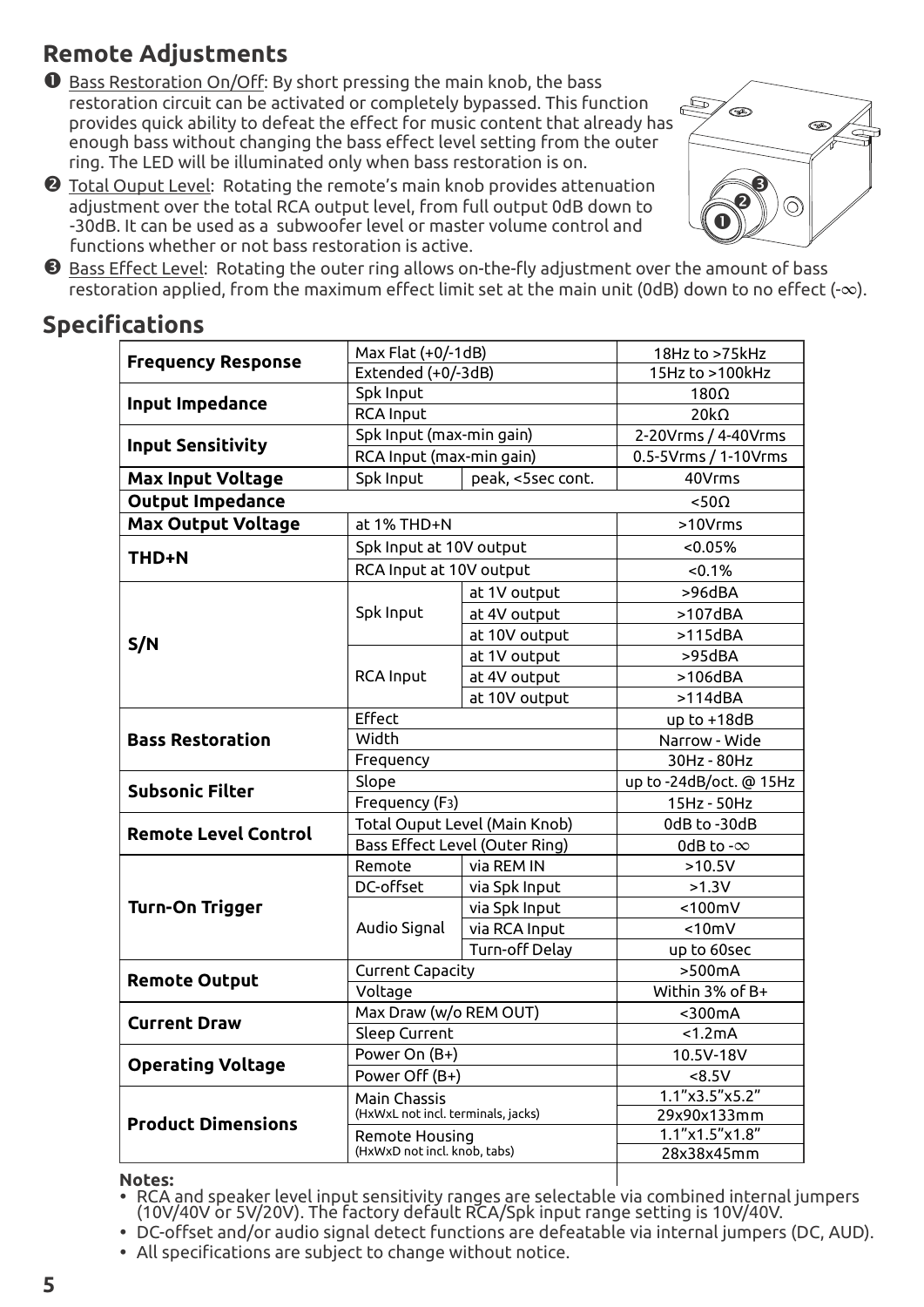### **Installation Notes**

#### **Vehicle Description**

Ÿ Year, Make, Model: • Trim Level / Package: **OEM Audio System Info** Ÿ Head Unit (type, BT/AUX in, etc.): Ÿ Speakers (size/location, etc.): • Subwoofer(s) (size/location, etc.): \_\_\_\_\_\_\_\_\_\_\_ • Amplifier(s) (location, output voltage, etc.): \_\_\_\_\_\_\_\_\_\_\_\_\_\_\_\_\_\_\_\_\_\_\_\_\_\_\_\_\_\_\_  $\cdot$  Other:  $\_\_$ **bassRESTOR Connections & Settings** • Installed Location: 2000 Contract in the set of the set of the set of the set of the set of the set of the set of the set of the set of the set of the set of the set of the set of the set of the set of the set of the set  $\bullet$  Wiring (connection locations, signal type, turn-on mode, etc):  $\Box$ • Settings (gain, max master vol, crossover, etc.): \_\_\_\_\_\_\_ • Other: **System Configuration:**

### **Warranty & Service Care**

Wāvtech warrants this product to be free from defects in material and workmanship for a period of one (1) year when purchased from an authorized Wāvtech retailer within the United States. This warranty will be extended to a period of two (2) years when the installation is performed by an authorized Wāvtech retailer. A valid sales receipt is required to verify eligibility of purchase and installation.

This warranty is valid only to the original purchaser and is not transferrable to subsequent parties. This warranty is void if the product serial number has been altered or removed. Any applicable implied warranties are limited in duration to a period of express warranty as provided herein beginning with the date of the original purchase at retail, and no warranties, whether expressed or implied, shall apply to this product thereafter. Some states do not allow limitations on implied warranties, therefore these exclusions may not apply to you. This warranty gives you specific legal rights. You may also have other rights which vary from state to state.

If your product needs service, you should contact Wāvtech Customer Service to receive a Return Authorization (RA) Number. Any product received without an RA number will be returned to sender. Once your product is received and inspected by customer service, Wāvtech at its sole discretion, will repair or replace it with a new or remanufactured product at no charge. Damage caused by the following is not covered under warranty: accident, abuse, failure to follow instructions, misuse, modification, neglect, unauthorized repair or water damage. This warranty does not cover incidental or consequential damages. This warranty does not cover the cost of removing or reinstalling the product. Cosmetic damage and normal wear are not covered under warranty.

#### **For Service within the United States:**

Wāvtech Customer Service: (480) 454-7017 Monday – Friday, 8:30am to  $5:00$ pm MST

#### **Important Notice for International Customers:**

| Serial Number: _____                  |
|---------------------------------------|
| $\parallel$ Installation Date: $\Box$ |
| Place of Purchase: _____              |

For products purchased outside the United States of America or its Territories, please contact your local distributor concerning specific procedures for your country's warranty policy. International purchases are not covered by Wāvtech, LLC.